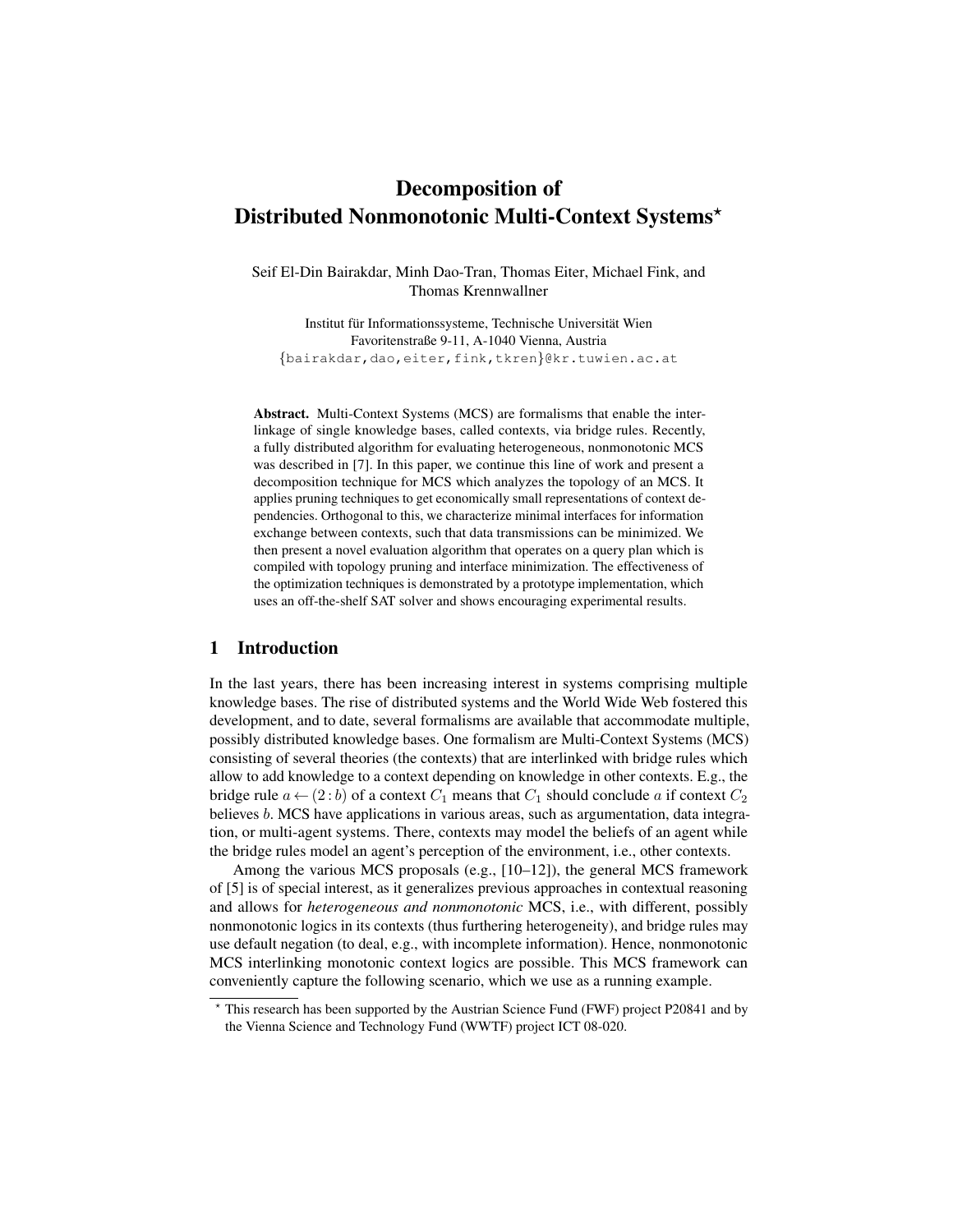*Example 1.* A group of four scientists, Ms. 1, Mr. 2, Mr. 3, and Ms. 4, just finished their conference visit and are now arranging a trip back home. They can choose between going by train or by car (which is usually slower than the train); and if they use the train, they should bring along some food. Moreover, Mr. 3 and Ms. 4 have additional information from home that might affect their decision.

Mr. 3 has a daughter, Ms. 6. He is fine with either transportation option, but if Ms. 6 is sick then he wants to use the fastest vehicle to get home. Ms. 4 just got married, and her husband, Mr. 5, wants her to come back as soon as possible. He urges her to try to come home even sooner, while Ms. 4 tries to yield to her husband's plea.

If they go by train, Mr. 3 is responsible for buying provisions. He might choose either salad or peanuts. The options for beverages are coke or juice. Mr. 2 is a modest person as long as he gets home. He agrees to any choice that Mr. 3 and Ms. 4 select for vehicle but he dislikes coke. Ms. 1 is the leader of the group and prefers to go by car, but if Mr. 2 and 3 go by train then she would not object. A problem is that Ms. 1 is allergic to nuts.

Mr. 3 and Ms. 4 do not want to bother the group with their circumstances and communicate just their preferences, which is sufficient for reaching an agreement. Ms. 1 decides which option to take based on the information she gets from Mr. 2 and Mr. 3.

Similar scenarios have already been investigated in the realm of multi-agent systems (see, e.g., [6] on social answer set programming). We do not aim at introducing a new semantics for such scenarios; our example is meant to be a plain showcase application of MCS. We stress that MCS have potential as a host for KR formalisms, just like answer set programs have; however, in this paper we concentrate on efficient MCS evaluation.

The distributed algorithm introduced in [7], called DMCS, computes the semantics of an MCS, which is given in terms of equilibria. Roughly, an equilibrium is a collection of local models (belief sets) for the individual contexts that is compatible with the bridge rules. The principle of the algorithm is, starting from context  $C_k$  (the root), that models will be processed at each context. Bridge rules, which access beliefs in other contexts, implicitly span belief import dependencies between contexts. This relationship is used to navigate the system, and models returned from invoked neighbors are combined with the local beliefs and passed back to the invoking contexts. DMCS uses a parameter for projecting models to relevant variables to reduce data payload.

Experiments for an instantiation of DMCS with answer set programming contexts revealed some scalability issues which can be tracked down to the following problems:

- (1) contexts are unaware of context dependencies in the system beyond their neighbors, and thus treat each neighbor in a generic way. Specifically, cyclic dependencies remain undetected until a context, seeing the invocation chain, requests models from a context in the chain. Furthermore, a context  $C_k$  does not know whether a neighbor  $C_i$  already requests models from another neighbor  $C_j$  which then would be passed to  $C_k$ ; hence,  $C_k$  makes possibly a superfluous request to  $C_j$ .
- (2) a context  $C_i$  returns the combination of its local models with the models received from all neighboring contexts. As contexts may have multiple models, the number of models can become huge as the size of the system respectively neighbors increases. In fact, this is one of the main performance obstacles.

In this work, we address the issue of optimization; there is an urgent need for this in order to increase the scalability of distributed MCS evaluation. Resorting to methods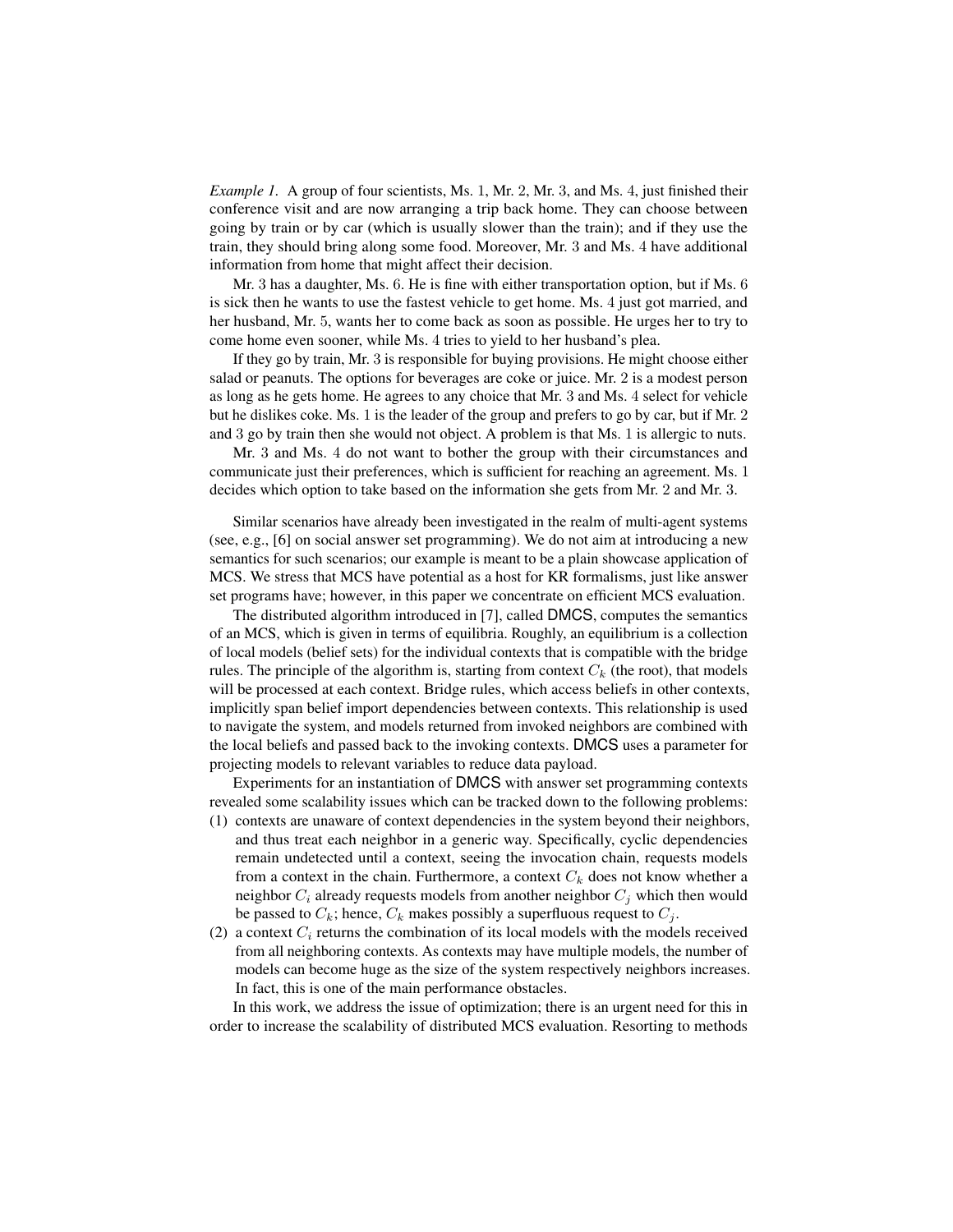from graph theory, we aim at decomposing, pruning, and improved cycle breaking for dependencies in multi-context systems. Focusing on (1), we describe a decomposition method using biconnected components of inter-context dependencies. Based on this we can break cycles and prune acyclic parts before evaluating the system and create an acyclic query plan. To address (2), we foster a partial view of the system, which is often sufficient to reach a satisfactory answer. In Ex. 1, e.g., we could mask out the beliefs of Mr. 5 and Ms. 6 to compute a partial equilibrium within the scientist group. This way we can make a compromise between partial information and performance. We thus define a set of variables for each import dependency in the system to project the models in each context to the bare minimum such that they continue to be meaningful. In this manner, we can omit needless information and circumvent excessive model combinations.

Based on these ideas, we have designed a new evaluation algorithm DMCSOPT, which intertwines decomposition and pruning with variable projection. For evaluation, we adapted our DMCS prototype and ran some experiments. The results show a major improvement compared to DMCS; here we can handle systems with up to 600 contexts. This demonstrates that our optimization techniques are effective and bring MCS closer to applications.

#### 2 Preliminaries

We recall some basic notions of heterogeneous nonmonotonic multi-context systems [5].

- A *logic* is, viewed abstractly, a tuple  $L = (KB_L, BS_L, ACC_L)$ , where
- $-$  KB<sub>L</sub> is a set of well-formed knowledge bases, each being a set (of formulas),
- $-$  BS $_L$  is a set of possible belief sets, each being a set (of formulas), and
- $-$  ACC<sub>L</sub>:  $KB_L \rightarrow 2^{BS_L}$  assigns each  $kb \in KB_L$  a set of acceptable belief sets.

This covers many (non-)monotonic KR formalisms like description logics, default logic, answer set programs, etc. For example, a (propositional) *ASP logic* L may be such that  $KB_L$  is the set of answer set programs over a (propositional) alphabet A,  $\mathbf{BS}_L = 2^{\mathcal{A}}$  contains all subsets of atoms, and  $\mathbf{ACC}_L$  assigns each  $kb \in \mathbf{KB}_L$  the set of all its answer sets (see [9] for details).

**Definition 1.** A multi-context system (MCS)  $M = (C_1, \ldots, C_n)$  consists of contexts  $C_i=(L_i,kb_i,br_i),\,1\leq i\leq n,$  where  $L_i=({\bf KB}_i,{\bf BS}_i,{\bf ACC}_i)$  is a logic,  $kb_i\in$  $KB_i$  is a knowledge base, and  $br_i$  is a set of  $L_i$ -bridge rules of the form

$$
s \leftarrow (c_1 : p_1), \dots, (c_j : p_j), \text{not } (c_{j+1} : p_{j+1}), \dots, \text{not } (c_m : p_m)
$$
(1)

*where*  $1 \leq c_k \leq n$ ,  $p_k$  *is an element of some belief set of*  $L_{c_k}$ ,  $1 \leq k \leq m$ , and  $kb \cup \{s\} \in \mathbf{KB}_i$  for each  $kb \in \mathbf{KB}_i$ .

Informally, bridge rules allow to modify the knowledge base by adding s, depending on the beliefs in other contexts.

The semantics of an MCS M is defined in terms of particular *belief states*, which are sequences  $S = (S_1, \ldots, S_n)$  of belief sets  $S_i \in \mathbf{BS}_i.$  Intuitively,  $S_i$  should be a belief set of the knowledge base  $kb_i$ ; however, also the bridge rules  $br_i$  must be respected. To this end,  $kb_i$  is augmented with the conclusions of all  $r \in br_i$  that are applicable.

Formally, r of form (1) is *applicable in* S, if  $p_i \in S_{c_i}$ , for  $1 \le i \le j$ , and  $p_k \notin S_{c_k}$ , for  $j + 1 \leq k \leq m$ . Let  $app(R, S)$  denote the set of all bridge rules  $r \in R$  that are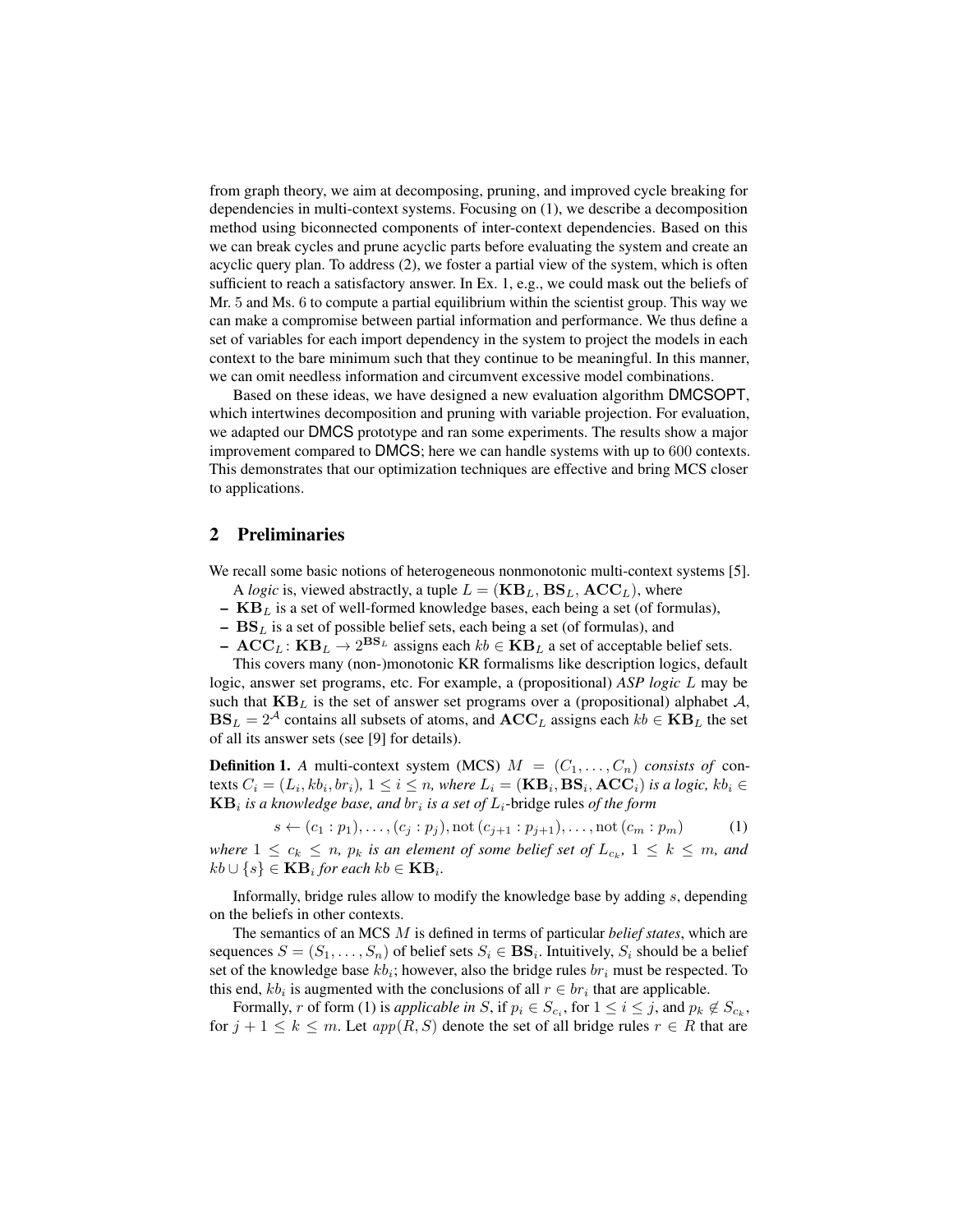

Fig. 1: Topologies and Decomposition of Scientist Group Example

applicable in S. Furthermore, head(r) denotes the part s, and  $B(r) = \{(c_k : p_k) | 1 \leq$  $k \leq m$ , for any r of form (1).

**Definition 2.** A belief state  $S = (S_1, \ldots, S_n)$  of a multi-context system M is an equilibrium *iff for all*  $1 \leq i \leq n$ ,  $S_i \in \text{ACC}_i(kb_i \cup \{head(r) \mid r \in app(br_i, S)\}).$ 

In the rest of this paper, we assume that contexts  $C_i$  have finite belief sets  $S_i$  that are represented by truth assignments  $v_{S_i} \colon \Sigma_i \to \{0,1\}$  to a finite set  $\Sigma_i$  of propositional atoms such that  $p \in S_i$  iff  $v_{S_i}(p) = 1$  (as in [5], such  $S_i$  may serve as kernels that correspond 1-1 to infinite belief sets). Furthermore, we assume that the  $\Sigma_i$  are pairwise disjoint and that  $\Sigma = \bigcup_i \Sigma_i$ .

*Example 2.* The scenario in Ex. 1 can be encoded as an MCS  $M = (C_1, \ldots, C_6)$ , where all  $L_i$  are ASP logics ( $t_i$  and  $c_i$  represent train and car in  $C_i$ , resp.) and

- $kb_1 = \{c_1 \leftarrow not \ t_1; \quad \perp \leftarrow nuts_1\}$  and
- $br_1 = \{t_1 \leftarrow (2 : t_2), (3 : t_3); \quad nuts_1 \leftarrow (3 : peanuts_3)\};$
- $kb_2 = {\perp \leftarrow \text{not } c_2, \text{not } t_2}$  and
- $br_2 = \{c_2 \leftarrow (3 : c_3), (4 : c_4); \quad t_2 \leftarrow (3 : t_3), (4 : t_4), \text{not } (3 : coke_3)\};$
- $kb_3 = \{c_3 \vee t_3 \leftarrow; t_3 \leftarrow \text{upgent}_3; \text{salad}_3 \vee \text{penuts}_3 \leftarrow t_3; \text{coke}_3 \vee \text{juice}_3 \leftarrow t_3\}$
- and  $br_3 = \{ \text{urgent}_3 \leftarrow (6 : \text{sick}_6); t_3 \leftarrow (4 : t_4) \};$  $-kb_4 = \{c_4 \vee t_4 \leftarrow \}$  and  $br_4 = \{t_4 \leftarrow (5: sooner_5)\};$
- 
- $kb_5 = \{sooner_5 \leftarrow soon_5\}$  and  $br_5 = \{soon_5 \leftarrow (4 : t_4)\};$  $-kb_6 = \{sick_6 \vee fit_6 \leftarrow \}$  and  $br_6 = \emptyset$ .
	- The context dependencies of  $M$  are shown in Fig. 1b.  $M$  has three equilibria:
- $-S = (\{t_1\}, \{t_2\}, \{t_3, \text{upgent}_3, \text{juice}_3, \text{salad}_3\}, \{t_4\}, \{\text{soon}_5, \text{sooner}_5\}, \{\text{sick}_6\});$
- $\mathcal{T} = (\{t_1\}, \{t_2\}, \{t_3, juice_3, salad_3\}, \{t_4\}, \{soon_5, sooner_5\}, \{fit_6\});$  and
- $-U = (\{c_1\}, \{c_2\}, \{c_3\}, \{c_4\}, \emptyset, \{fit_6\}).$

Partial Equilibria. We recall partial equilibria [7], which informally are equilibria of a sub-MCS generated by a context  $C_k$ .

**Definition 3** (Import Closure). Let  $M = (C_1, \ldots, C_n)$  be an MCS. The import neighborhood of a context  $C_k$  *is the set*  $In(k) = \{c_i \mid (c_i : p_i) \in B(r), r \in br_k\}$ *. Moreover, the* import closure  $IC(k)$  of  $C_k$  *is the smallest set* S *such that (i)*  $k \in S$  *and (ii) for all*  $j \in S$ *,*  $In(j) \subseteq S$ *.* 

Based on the import closure, we then define: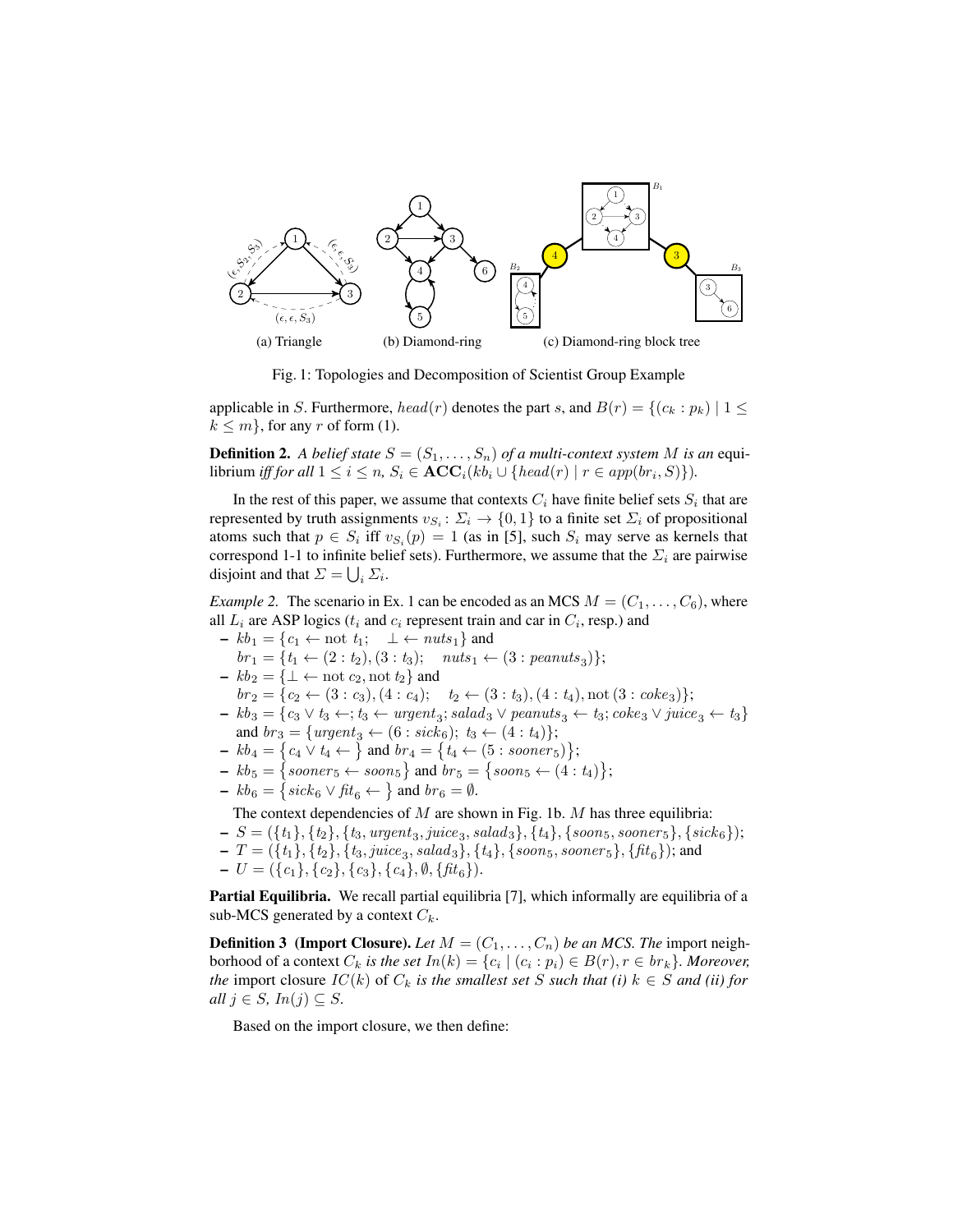**Definition 4** (Partial Belief States and Equilibria). Let  $M = (C_1, \ldots, C_n)$  be an MCS, *and let*  $\epsilon \notin \bigcup_{i=1}^n \mathbf{BS}_i$ . A partial belief state of M is a sequence  $S = (S_1, \ldots, S_n)$ , such *that*  $S_i \in \mathbf{BS}_i \cup \{\epsilon\}$ , for  $1 \leq i \leq n$ . A partial belief state  $S = (S_1, \ldots, S_n)$  of M is a partial equilibrium of M w.r.t. a context  $C_k$  *iff*  $i \in IC(k)$  *implies*  $S_i \in \mathbf{ACC}_i(kb_i \cup$  ${head(r) | r \in app(br_i, S)}$ , and if  $i \notin IC(k)$ , then  $S_i = \epsilon$ , for all  $1 \leq i \leq n$ .

For instance, in our running example  $(\epsilon, \epsilon, \{c_3, coke_3, peanuts_3\}, \{t_4\}, \{soon_5,$ sooner<sub>5</sub>,  $\{ft_{6}\}$  is a partial equilibrium w.r.t. context  $C_{3}$ .

For combining partial belief states  $S = (S_1, \ldots, S_n)$  and  $T = (T_1, \ldots, T_n)$ , we define their *join*  $S \bowtie T$  as the partial belief state  $(U_1, \ldots, U_n)$  with (i)  $U_i = S_i$ , if  $T_i =$  $\epsilon \vee S_i = T_i$ , and (ii)  $U_i = T_i$ , if  $T_i \neq \epsilon \wedge S_i = \epsilon$ , for all  $1 \leq i \leq n$ . Note that  $S \bowtie T$  is void, if some  $S_i, T_i$  are from  $\mathbf{BS}_i$  but different. The *join* of two sets S and T of partial belief states is then naturally defined as  $S \bowtie \mathcal{T} = \{S \bowtie T \mid S \in S, T \in \mathcal{T}\}.$ 

Given a (partial) belief state S and set  $V \subseteq \Sigma$  of variables, the *restriction* of S to V, denoted  $S|_V$ , is given by  $S = (S_1|_V, \ldots, S_n|_V)$ , where  $S_i|_V = S_i \cap V$  if  $S_i \neq \epsilon$ , and  $\epsilon|_V = \epsilon$ ; for a set of (partial) belief states S, we let  $S|_V = \{S|_V \mid S \in S\}$ .

**Definition 5.** *The* import interface *of context*  $C_k$  *in* M *is*  $V(k) = \{p \mid (c : p) \in B(r), r \in \mathbb{R}\}$  $br_k$ , and its recursive import interface is  $V^*(k) = V(k) \cup \{p \in V(j) \mid j \in IC(k)\}.$ 

As an example, the recursive import interface of  $C_1$  in M from Ex. 2 is  $V^*(1) = \{c_3, c_4\}$  $c_4$ , peanuts<sub>3</sub>, coke<sub>3</sub>, sick<sub>6</sub>,  $t_2$ ,  $t_3$ ,  $t_4$ , sooner<sub>5</sub>.

There are two extremal cases: 1.  $V = V^*(k)$ . Then, partial equilibria projected to V can be basically used for consistency-checking on the import closure of  $C_k$ . 2.  $V = \Sigma$ . Here, the projection to V yields partial equilibria w.r.t.  $C_k$ . By providing a fixed interface V such that  $V^*(k) \subseteq V \subseteq \Sigma$ , problem-specific knowledge (e.g. query variables) and infrastructure information can be exploited to focus computations to relevant projections.

#### 3 Decomposition of Nonmonotonic MCS

Reconsider our running example, with all contexts  $C_i$  and atoms referring to them removed, for  $i > 3$ . Then,  $C_1$  has bridge rules with atoms of form  $(2:p_2)$  and  $(3:p_3)$ in the body, and  $C_2$  with atoms  $(3 : p_3)$ . That is,  $C_1$  depends on both  $C_2$  and  $C_3$ , while  $C_2$  depends on  $C_3$  (see Fig. 1a). A straightforward approach to evaluate this modified MCS is to ask in  $C_1$  for the belief sets of  $C_2$  and  $C_3$ . But as  $C_2$  also depends on  $C_3$ , we would need another query from  $C_2$  to  $C_3$  to evaluate  $C_2$  w.r.t. the belief sets of  $C_3$ . This shows that there is some evident redundancy in this approach, as  $C_3$ will need to compute its belief sets twice. Simple caching strategies could mellow out the second belief state building in  $C_3$ ; nonetheless, when  $C_1$  asks  $C_3$ , the context will transmit back its belief states, thus consuming network resources.

Moreover, when  $C_2$  asks for the partial equilibria of  $C_3$ , it will receive a set of partial equilibria that covers the belief sets of  $C_3$  and in addition all contexts in the import closure  $IC(3)$ . This is excessive from the view of  $C_1$ , as it only needs to know the truth of  $(2:p_2)$  and  $(3:p_3)$ . However,  $C_1$  needs the belief states of both  $C_2$  and  $C_3$  in reply of  $C_2$ : if  $C_2$  only reports its own belief sets (which are consistent w.r.t.  $C_3$ ), then  $C_1$ has no chance to align the belief sets received from  $C_2$  with those received from  $C_3$ . Realizing that  $C_2$  also reports the belief sets of  $C_3$ , no call to  $C_3$  must be made.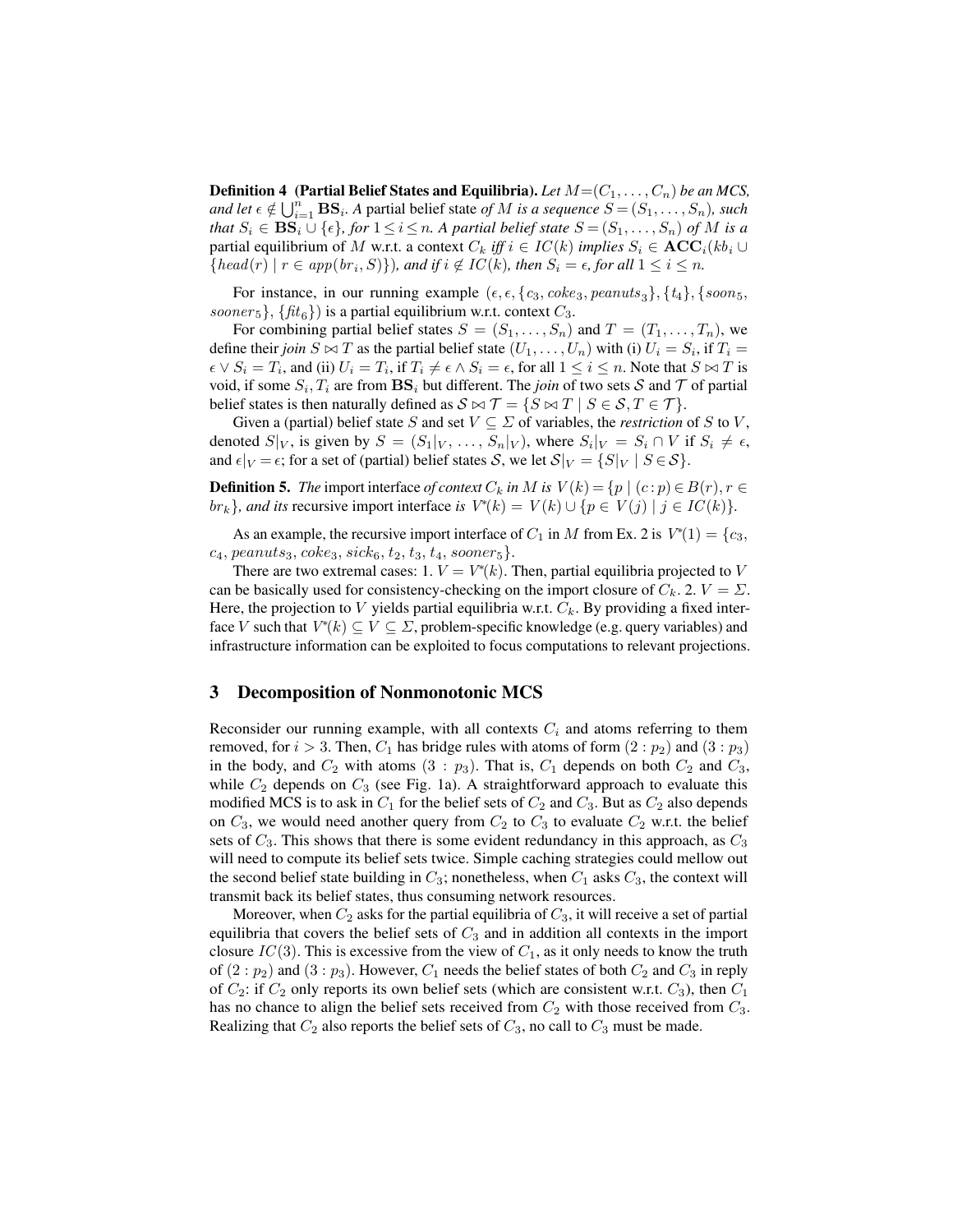Based on this, we present an optimization strategy which pursues two orthogonal goals: (i) to prune dependencies in an MCS and cut superfluous transmissions, belief state building, and joining of belief states; and (ii) to minimize information in transmissions.

Graph-Theoretic Concepts. We start with defining the topology of an MCS.

**Definition 6.** *The* topology *of an MCS*  $M = (C_1, \ldots, C_n)$  *is the digraph*  $G_M = (V, E)$ *, where*  $V = \{1, \ldots, n\}$  *and*  $(i, j) \in E$  *iff some rule in*  $br_i$  *has an atom*  $(j:p)$  *in the body.* 

The first optimization technique is made up of three graph operations. We get a coarse view of the topology by splitting it into *biconnected components*, which form a *tree representation* of the MCS. Then, edge removal techniques yield acyclic structures.

In the sequel, we will use standard terminology from graph theory (see [4]); graphs are directed by default. For any graph G and set  $S \subseteq E(G)$  of edges, we denote by  $G \backslash S$ the subgraph of G that has no edges from S. For a vertex  $v \in V(G)$ , we denote by  $G\backslash v$ the subgraph of G induced by  $V(G) \setminus \{v\}$ . A graph is weakly connected if replacing every directed edge by an undirected edge yields a connected graph. A vertex c of a weakly connected graph G is a *cut vertex*, if  $G\backslash c$  is disconnected. A *biconnected graph* is a weakly connected graph without cut vertices. A *block* in a graph G is a maximal biconnected subgraph of G. Let  $T(G) = (B \cup C, E)$  denote the undirected bipartite graph, called *block tree of graph* G, where B is the set of blocks of G, C is the set of cut vertices of G, and  $(B, c) \in \mathcal{E}$  with  $B \in \mathcal{B}$  and  $c \in \mathcal{C}$  iff  $c \in V(B)$ . Note that  $T(G)$  is a rooted tree for any weakly connected graph G; for arbitrary graphs, it is a forest.

*Example 3.* The topology  $G_M$  of M in Ex. 2 is shown in Fig. 1b. It has two cut vertices, viz. 3 and 4; thus the block tree  $T(G_M)$  (Fig. 1c) contains the blocks  $B_1, B_2$ , and  $B_3$ , which are subgraphs of  $G_M$  induced by  $\{1, 2, 3, 4\}$ ,  $\{4, 5\}$ , and  $\{3, 6\}$ , respectively.

Pruning. In acyclic topologies, like the triangle presented in the previous section, we can exploit a minimal graph representation to avoid unnecessary calls between contexts. Namely, the *transitive reduction* of the graph  $G_M$ ; recall that the transitive reduction of a digraph G is the graph  $G^-$  with the smallest set of edges whose transitive closure equals the one of  $G$ . Note that  $G^-$  is unique if  $G$  is acyclic.

Another essential part of our optimization strategy is to break cycles by removing edges from topologies. To this end, we use ear decompositions of cyclic graphs. A block may have multiple cycles which are not necessarily strongly connected, thus we first decompose cyclic blocks into their strongly connected components. The topological sort of these components yield a sequence of nodes  $r_1, \ldots, r_s$  that are used as entry points to each component. The next step is to break cycles. An *ear decomposition* of a strongly connected graph G *rooted at a node* r is a sequence  $P = \langle P_0, \ldots, P_m \rangle$  of subgraphs of G such that (i)  $G = P_0 \cup \cdots \cup P_m$ , (ii)  $P_0$  is a simple cycle (i.e., has no repeated edges or vertices) with  $r \in V(P_0)$ , and (iii) each  $P_i$  ( $i > 0$ ) is a non-trivial path (without cycles) whose endpoints are in  $P_0 \cup \cdots \cup P_{i-1}$ , but the other nodes are not. Let  $cb(G, P)$ be the set of edges containing  $(\ell, r)$  from  $P_0$  and the last edge  $(\ell, t)$  from each  $P_i$ ,  $i > 0$ .

*Example 4.* Block  $B_1$  of  $T(G_M)$  is acyclic, and the transitive reduction gives  $B_1^-$  with edges  $\{(1, 2), (2, 3), (3, 4)\}.$  B<sub>2</sub> is cyclic, and  $\langle B_2 \rangle$  is the only ear decomposition rooted at 4; removing  $cb(B_2, \langle B_2 \rangle) = \{(5, 4)\}\,$ , we obtain  $B_2'$  with edges  $\{(4, 5)\}\,$ .  $B_3$  is acyclic and already reduced. Fig. 1c shows the final result (dotted edges are removed).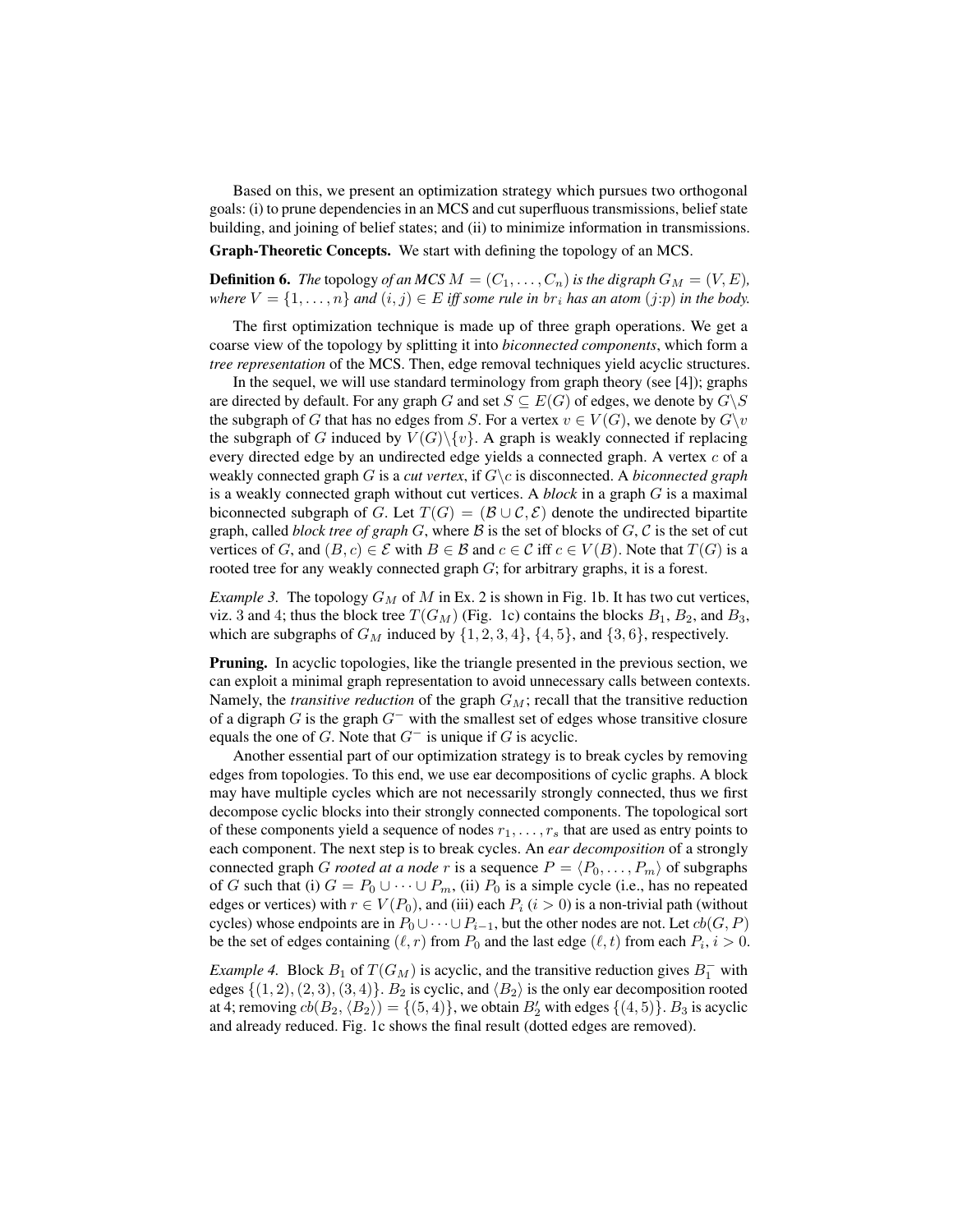The graph-theoretic concepts introduced here, in particular the transitive reduction of acyclic blocks and the ear decomposition of cyclic blocks, are used to implement the first optimization of MCS evaluation outlined above. Intuitively, given the transitive reduction  $B^-$  of an acyclic block  $B \in \mathcal{B}$ , and a total order on  $V(B^-)$  that extends  $B^-$ , one can evaluate the respective contexts in reverse order for computing partial equilibria at some context  $C_k$ : the first context simply computes its local belief sets which represented as a set of partial belief states  $S_0$ —constitutes an initial set of partial belief states  $\mathcal{T}_0$ . In any iterative Step i,  $\mathcal{T}_{i-1}$  is updated by joining it with the local belief sets  $\mathcal{S}_i$ of the context under consideration. Given  $\mathcal{T}_k$  (after updating with  $\mathcal{S}_k$ ) for context  $C_k$ , it holds that  $\mathcal{T}_k|_{V^*(k)}$  is the set of partial equilibria at  $C_k$  (restricted to contexts in  $V(B^-)$ ).

For cyclic blocks, one can in principle proceed as above; however, any context  $C_k$ accessing beliefs from a context  $C_i$  that precedes it in the given total order, has to temporarily consider all possible belief sets for  $C_i$  in  $\mathcal{S}_k$ . As a consequence, the above relation to partial equilibria can only be established after visiting all contexts that have been temporarily considered in previous steps.

Refined recursive import. Next, we define the second part of our optimization strategy which handles minimization of information needed for transmission between two neighboring contexts  $C_i$  and  $C_j$ . For this purpose, we refine the notion of recursive import interface in a context w.r.t. a particular neighbor, and a given (sub-)graph.

**Definition 7.** *Given an MCS*  $M = (C_1, \ldots, C_n)$  *and a subgraph G of*  $G_M$ *, for an*  $edge (i, j) \in E(G)$ , the recursive import interface of  $C_i$  to  $C_j$  w.r.t. G is  $V^*(i, j)_G =$  $\{p \in V^*(i) \mid p \in \Sigma_\ell, j \text{ reaches } \ell \text{ in } G\}.$ 

Intuitively, if a context is a cut vertex c in  $G_M$ , one can drop all entries  $S_i$  ( $i \neq c$ ) from the partial belief states computed at  $c$ , and pass this result to the parent block of  $c$ in  $T(G_M)$ , without compromising the computation of compatible (restricted) belief sets at the parent. Recursive import interfaces w.r.t. blocks in  $G_M$  reflect this property, which can be exploited for minimizing the information transmitted.

Algorithms. Alg. 1 and 2 combine the optimization techniques outlined above. Intuitively, OptimizeTree takes a block tree T as input together with parent cut vertex  $c_p$ and root cut vertex  $c_r$ . It traverses T in a DFS-way and calls OptimizeBlock on every block. The result of the latter calls are removed edges  $F$ ; after all blocks have been processed, the final result of OptimizeTree is a pair of all edges removed from blocks in  $T$ , and a labelling  $v$  for the remaining edges. OptimizeBlock takes a graph  $G$  and calls subroutine CycleBreaker for cyclic  $G$ , which decomposes  $G$  into its strongly connected components, creates an ear decomposition  $P$  for each component  $G_c$ , and breakes cycles by removing edges  $cb(G_c, P)$ . For the resulting acyclic subgraph of G (or if G was already acyclic), OptimizeBlock computes the transitive reduction  $G^-$ . All edges removed from G are returned. Optimize Tree continues computing the labelling  $v$ for the remaining edges, building on the recursive import interface, but keeping relevant interface variables of child cut vertices and removed edges. It can be shown that:

**Proposition 1.** For any context  $C_k$  in an MCS M, Optimize Tree( $T(G_M)$ , k, k) returns *a pair*  $(F, v)$  *such that (i) the subgraph G of*  $G_M \ F$  *induced by IC*( $k$ ) *is acyclic, and*  $(ii)$  for all  $(i, j) \in E(G)$ ,  $v(i, j) = V^*(i, j)_G$ .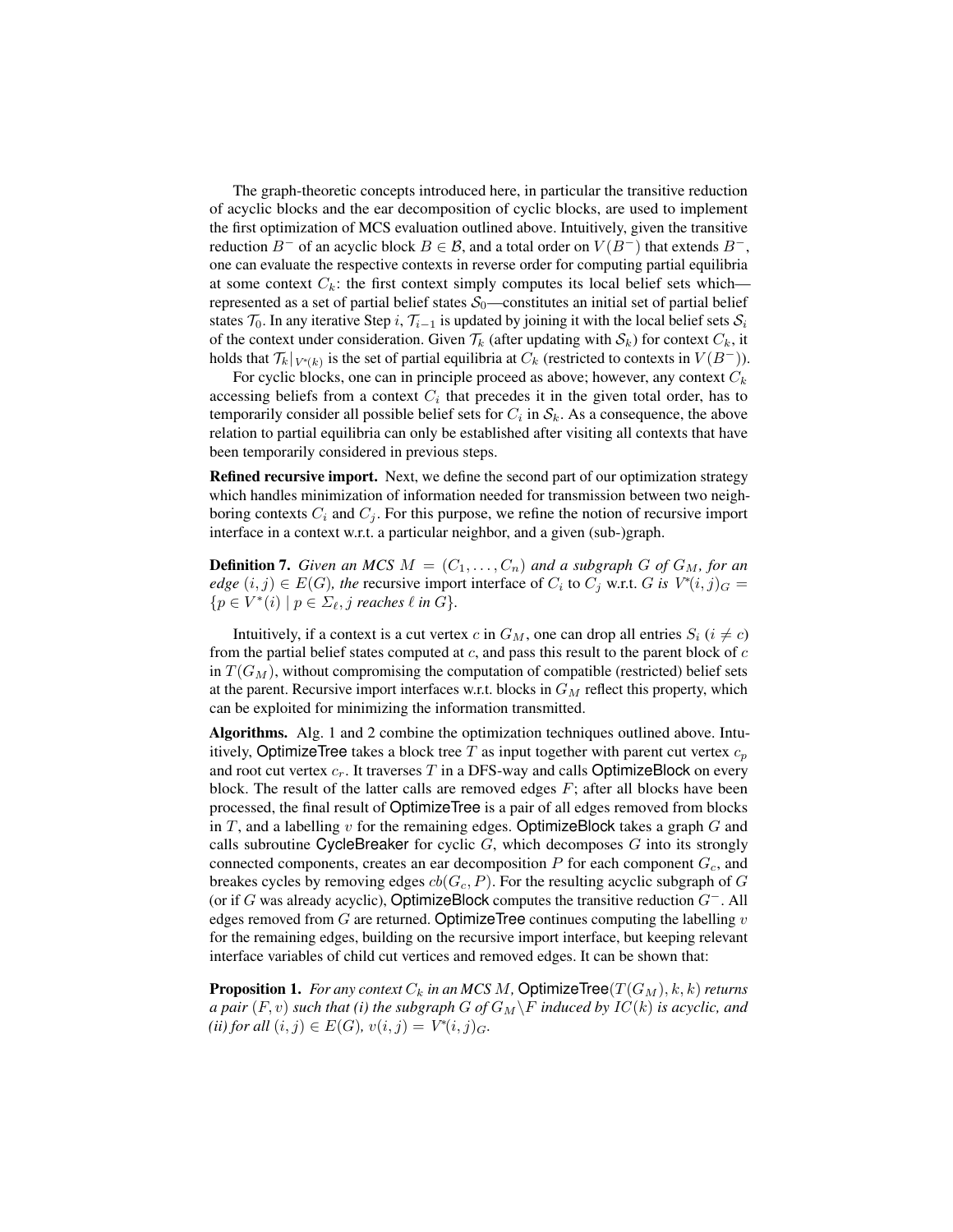Algorithm 1: OptimizeTree $(T = (\mathcal{B} \cup \mathcal{C}, \mathcal{E}), c_p, c_r)$ 

**Input:** T: block tree,  $c_p$ : identifies level in T,  $c_r$ : identifies level above  $c_p$ **Output**: F: removed edges from  $\bigcup \mathcal{B}$ , v: labels for  $(\bigcup \mathcal{B})\backslash F$  $\mathcal{B}' := \emptyset$ ,  $F := \emptyset$ ,  $v := \emptyset$  // initialize siblings  $\mathcal{B}$ ' and return values if  $c_p = c_r$  then  $\mathcal{B}' := \{B \in \mathcal{B} \mid c_r \in V(B)\}$  else  $\mathcal{B}' := \{B \in \mathcal{B} \mid (B, c_p) \in \mathcal{E}\}$ **foreach** *sibling block*  $B \in \mathcal{B}'$  **do** // sibling blocks  $B$  of parent  $c_p$  $E := \text{OptimizeBlock}(B, c_p)$  // prune block  $\mathcal{C}' := \{c \in \mathcal{C} \mid (B, c) \in \mathcal{E} \land c \neq c_p\}$  // children cut vertices of B  $B' := B \backslash E, F := F \cup E$ **foreach** *edge*  $(i, j)$  *of*  $B'$  $\theta$  // setup interface of pruned  $B$  $v(i, j) := V^*(i, j)_{B'} \cup \bigcup_{c \in C'} V^*(c_p)|_{\Sigma_c} \cup \bigcup_{(\ell, t) \in E} V^*(c_p)|_{\Sigma_t}$ foreach *child cut vertex*  $c \in \mathcal{C}'$  do // accumulate children  $(F', v') := \text{OptimizeTree}(T \backslash B, c, c_p)$  $F := F \cup F', v := v \cup v'$ return  $(F, v)$ 

| <b>Algorithm 2: OptimizeBlock</b> ( $G$ : graph, $r$ : context id)         |                                     |  |  |  |  |  |  |
|----------------------------------------------------------------------------|-------------------------------------|--|--|--|--|--|--|
| $F := \emptyset$<br>if G is cyclic then $F := \mathsf{CycleBreaker}(G, r)$ | // ear decomp. of strong components |  |  |  |  |  |  |
| Let $G^-$ be the transitive reduction of $G \backslash F$                  |                                     |  |  |  |  |  |  |
| return $E(G) \setminus E(G^-)$                                             | $\ell$ removed edges from $G$       |  |  |  |  |  |  |

Given  $G_M$ , the block tree graph  $T(G_M)$  can be constructed in linear time; transitive reductions thereof can be computed in quadratic time. Since no other operation of the algorithm exceeds this bound, the following holds.

**Proposition 2.** For any context  $C_k$  in an MCS M, Optimize Tree( $T(G_M)$ , k, k) runs *in time polynomial (quadratic) in the size of*  $T(G_M)$  *resp.*  $G_M$ .

Given the topology of an MCS, we need to represent a stripped version of it which contains both the minimal dependencies between contexts and interface variables that need to be transferred between contexts. This representation will be a *query plan* that can be used for execution processing. Syntactically, query plans have the following form.

**Definition 8 (Query Plan).** A query plan of an MCS  $M$  w.r.t. context  $C_k$  is any la*beled subgraph*  $\Pi$  *of*  $G_M$  *induced by*  $IC(k)$  *with*  $E(\Pi) \subseteq E(G_M)$ *, and edge labels*  $v: E(G) \to 2^{\Sigma}$ .

In particular, for any MCS M and context  $C_k$  of M, the labeled graph  $\Pi_k =$  $(V(G), E(G) \backslash F, v)$  is a query plan of M w.r.t.  $C_k$ , where G is the subgraph of  $G_M$ induced by  $IC(k)$  and  $(F, v) = \text{OptimizeTree}(T(G_M), k, k)$ . This query plan is in fact effective; we show how to use it for MCS evaluation.

### 4 Nonmonotonic MCS Evaluation with Query Plans

Given an MCS  $M$  and a starting context  $C_k$ , we aim at finding all projected partial equilibria of  $M$  w.r.t.  $C_k$  in a distributed way. To this end, we design an algorithm called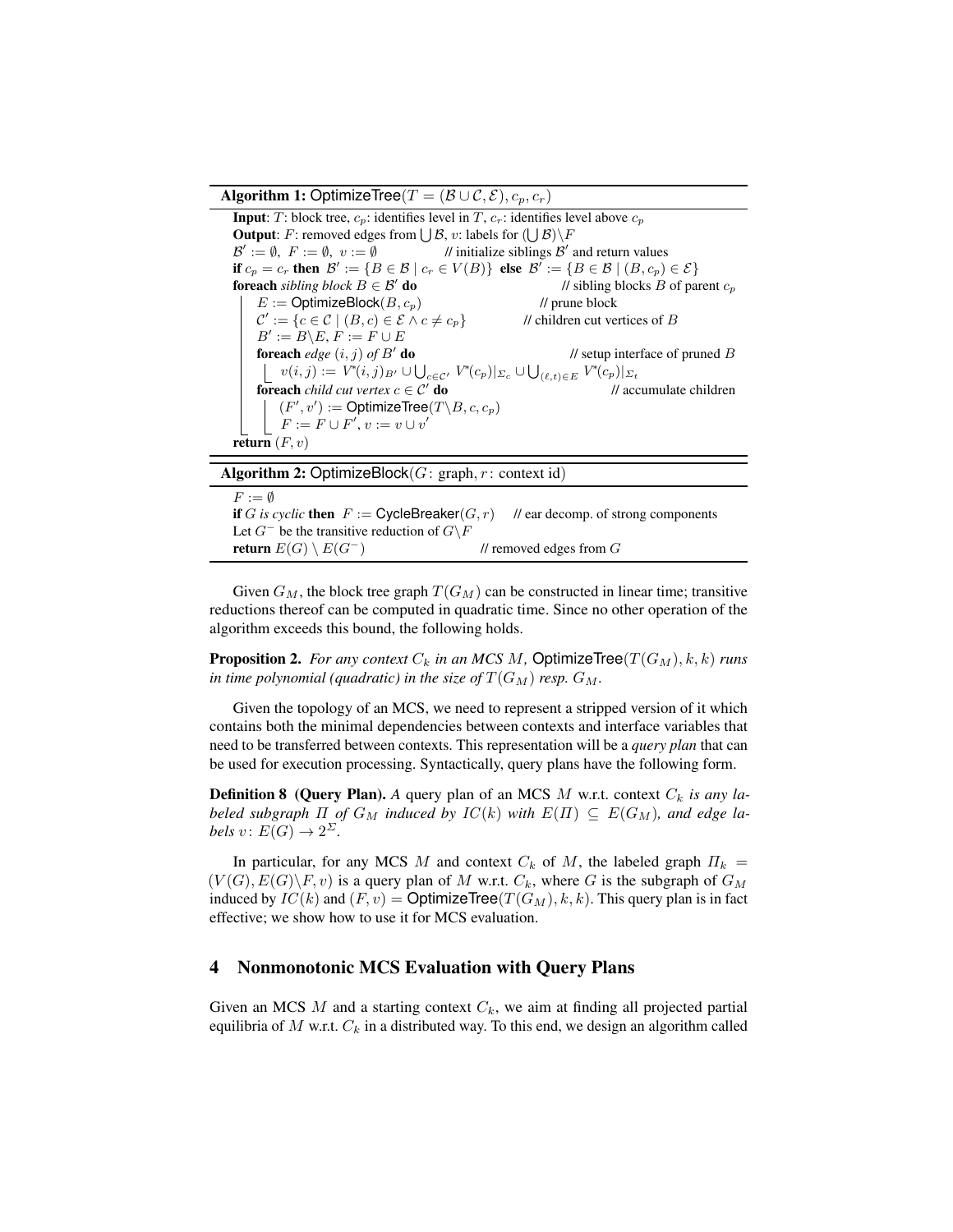DMCSOPT that is based on the algorithm DMCS in [7], but exploits properties of the optimization techniques described above.

As a by-product, we obtain a simplification, because explicit cycle breaking is not needed. At each context node, an instance of DMCSOPT runs independently and communicates with other instances for exchanging sets of partial belief states. This provides a method for distributed model building, such that DMCSOPT can be deployed to any MCS where appropriate solvers for the respective context logics are available. The main feature of DMCSOPT is that it computes projected partial equilibria based on a query plan. This can be exploited for specific tasks like, e.g., local query answering or consistency checking. When computing projected partial equilibria, the information communicated between contexts is minimized, keeping communication cost low.

In the sequel, we present a basic version of the algorithm, abstracting from low-level implementation issues. The idea is as follows: we start with context  $C_k$  and traverse a given query plan by expanding the outgoing edges of that plan at each context, like in a depth-first search, until a leaf context is reached. A leaf context  $C_i$  simply computes its local belief sets, transforms all belief sets into partial belief states, and returns this result to its parent. If the leaf  $C_i$  contains  $(j : p)$  in bodies of bridge rules such that there is no context  $C_j$  to visit in the query plan—this means we broke a cycle by removing the last edge to  $C_i$ —, all possible truth assignments to the import interface to  $C_i$  are considered.

The result of any context  $C_i$  is a set of partial belief states, which amounts to the join, i.e., the consistent combination, of its local belief sets with the results of its neighbors; the final result is obtained from  $C_k$ . To keep re-computation and recombination of belief states with local belief sets at a minimum, partial belief states are cached in every context.

Alg. 3 shows our distributed algorithm, DMCSOPT, with its instance at a context  $C_k$  that runs in a background process (or daemon in Unix). On input of the id c of a predecessor context (which the process awaits), it proceeds based on an (acyclic) query plan  $\Pi_r$  w.r.t. context  $C_r$ , i.e., the starting context of the system. The algorithm maintains a cache  $cache(k)$  at  $C_k$ , which is kept persistent by the background process. It uses the following helper functions:

- $C_i$ . DMCSOPT $(c)$ : send id  $c$  to DMCSOPT at context  $C_i$  and wait for its result.
- guess( $V$ ): guess all possible truth assignments for the interface variables  $V$ .
- $\mathsf{lsolve}(S)$  (Alg. 4): given a partial belief state S, augment  $kb_k$  with all heads from bridge rules  $br_k$  applicable w.r.t.  $S (= : kb'_k)$ , compute local belief sets by  $\mathbf{ACC}(kb'_k)$ , and merge them with  $S$ ; return the resulting set of partial belief states.

The steps of Alg. 3 are explained as follows:

- $(a)+(b)$  check the cache, and if it is empty get neighbor contexts from the query plan, request partial belief states from all neighbors and join them;
- (c) if there are  $(i : p)$  in the bridge rules  $br_k$  such that  $(k, i) \notin E(\Pi_r)$ , and no neighbor delivered the belief sets for  $C_i$  in step (b) (i.e.,  $T_i = \epsilon$ ), we have to call guess on the interface  $v(c, k)$  and join the result with  $\mathcal{T}$ : intuitively, this happens when edges had been removed from cycles;
- (d) compute local belief states given the imported partial belief states collected from neighbors; and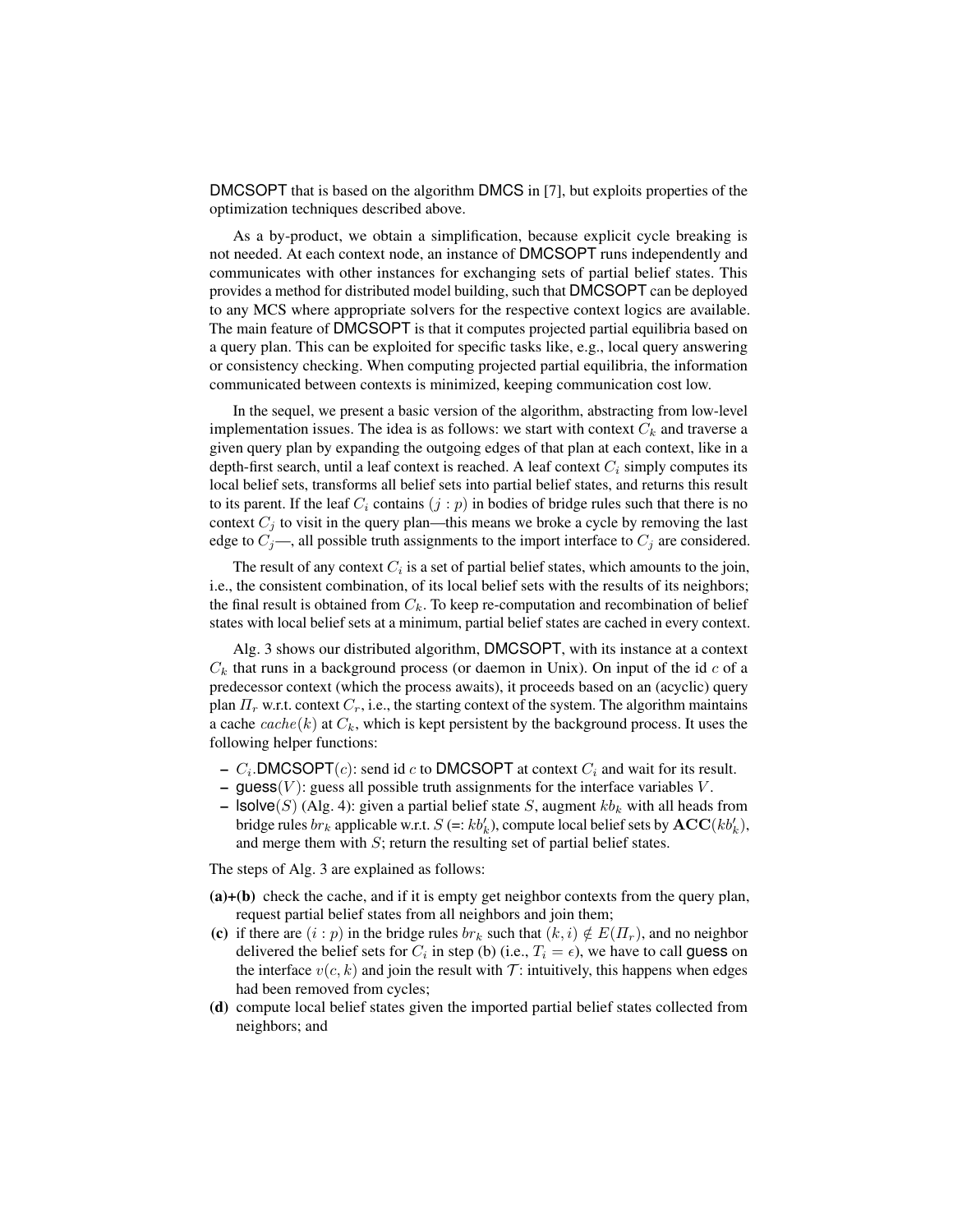**Algorithm 3:** DMCSOPT( $c$ : context id of predecessor) at  $C_k = (L_k, kb_k, br_k)$ 

**Data**:  $\Pi_r$ : query plan w.r.t. starting context  $C_r$  and label v, cache(k): cache Output: set of accumulated partial belief states (a) if  $cache(k)$  *is not empty* then  $S := cache(k)$  else  $\mathcal{T} := \{(\epsilon, \ldots, \epsilon)\}\;$ (b) foreach  $(k, i) \in E(\Pi_r)$  do  $\mathcal{T} := \mathcal{T} \bowtie C_i$ . DMCSOPT $(k)$  // neighbor beliefs (c) if *there is*  $i \in In(k)$  *s.t.*  $(k, i) \notin E(\Pi_r)$  *and*  $T_i = \epsilon$  *for*  $T \in \mathcal{T}$  **then**  $\Box$   $\mathcal{T} := \text{guess}(v(c, k)) \bowtie \mathcal{T}$  // guess for removed dependencies in  $\Pi_r$ (d) for each  $T \in \mathcal{T}$  do  $S := S \cup$  Isolve $(T)$  // get local beliefs w.r.t. T  $cache(k) := S$ (e) if  $(c, k) \in E(\Pi_r)$  (i.e.,  $C_k$  is non-root) then return  $S|_{v(c,k)}$  else return S **Algorithm 4:**  $\textsf{lsolve}(S: \text{ partial belief state})$  at  $C_k = (L_k, kb_k, br_k)$ Output: set of locally acceptable partial belief states  $\mathbf{T} := \mathbf{ACC}_k(kb_k \cup \{head(r) \mid r \in app(br_k, S)\})$ return  $\{(S_1, \ldots, S_{k-1}, T_k, S_{k+1}, \ldots, S_n) | T_k \in \mathbf{T}\}\$ 

(e) return the locally computed belief states and project to the variables in  $v(c, k)$  for non-root contexts; this is the point were we mask out parts of the belief states that are not needed in contexts the lie in a different block of  $T(G_M)$ . The following proposition shows that DMCSOPT is sound and complete.

**Proposition 3.** Let  $C_k$  be a context of an MCS M, let  $\Pi_k$  be the query plan as de*fined above and let*  $V = \{p \in v(k,j) \mid (k,j) \in E(\Pi_k)\}$ . *Then, (i) for each*  $S' \in$  $C_k$ .**DMCSOPT** $(k)$ , there exists a partial equilibrium S of M w.r.t.  $C_k$  such that  $S' =$  $S|_V$ ; and (ii) for each partial equilibrium S of M w.r.t.  $C_k$ , there exists an  $S' \in$  $C_k$ .DMCSOPT $(k)$  *such that*  $S' = S|_V$ *.* 

## 5 Implementation and Experimental Results

We present some results for a SAT-solver based prototype implementation of DMCSOPT under Ubuntu Linux 9.10, written in C++. Full details of the experiments and the implementation are available at http://www.kr.tuwien.ac.at/research/systems/ dmcs/. The host system was using a Pentium Core2 Duo 2.53GHz processor with 4GB RAM. Based on generated benchmarks, we compare the average response time and the median of the number of results of DMCSOPT to our implementation of DMCS. The processes encoding the contexts communicated over local TCP/IP connections. We used *clasp* 1.3.3 as a SAT solver, which accepts DIMACS CNF input [8]. Specifically, all generated instantiations of MCS have contexts with ASP logics. The translation defined in [7] is used to create SAT instances at all contexts and *clasp* builds all models.

For initial experimentation, we created random MCS instances with various fixed topologies that should resemble the context dependencies of realistic scenarios. We have generated instances with ordinary  $(D)$  and zig-zag  $(Z)$  diamond stack, house stack  $(H)$ , ring  $(R)$ , and binary tree topologies. A diamond stack combines multiple diamonds in a row (stacking m diamonds in a tower of  $3m + 1$  contexts). Ordinary diamonds have, in contrast to zig-zag diamonds like block  $B_1$  in Fig. 1c, no connection between the two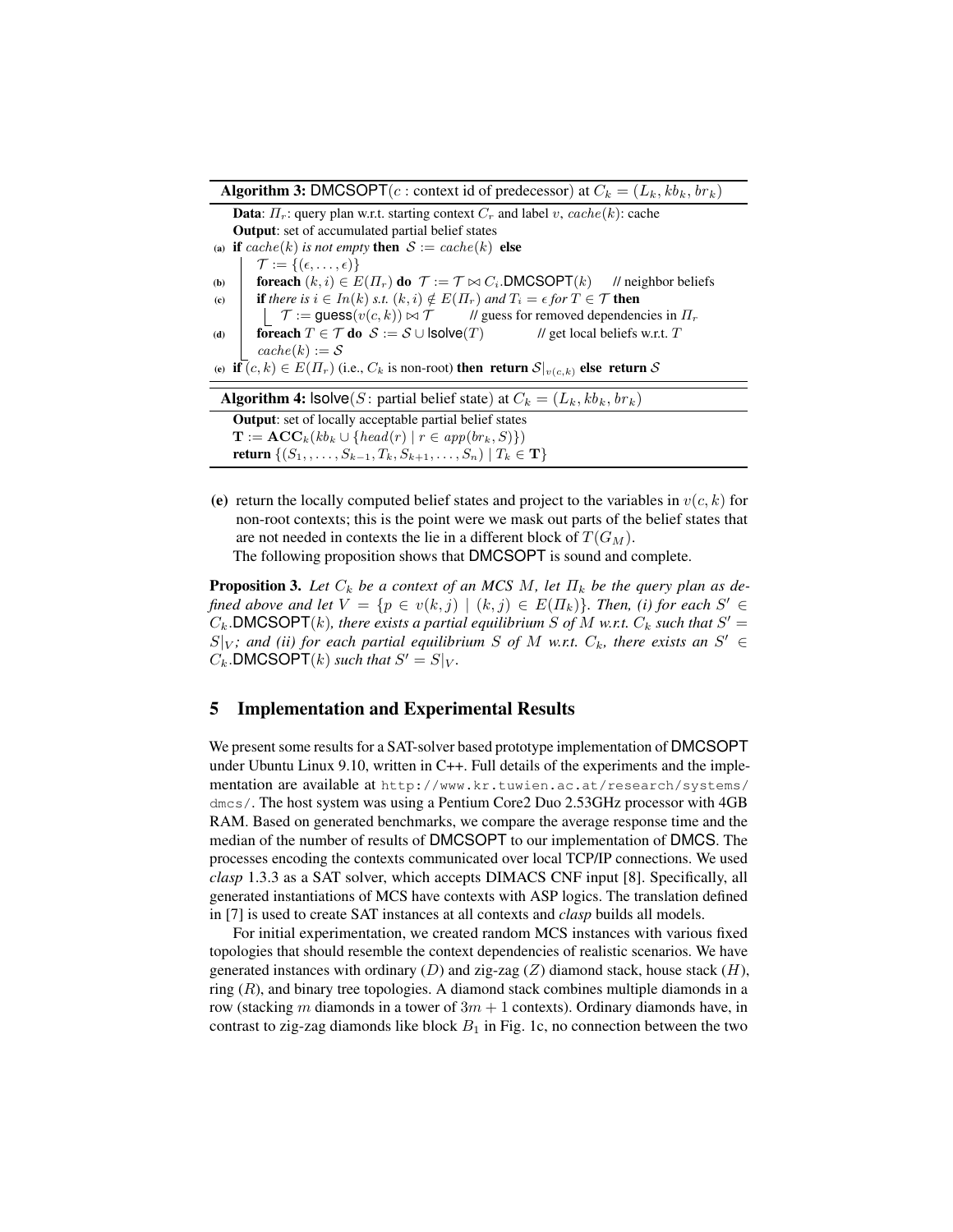|                | $\boldsymbol{n}$  |                       | $A_{\phi}$ $A_{\bowtie}$ $A_{\leftrightarrow}$ | $A_{\Sigma}(\sigma)$                                 |                       |  | $#(\sigma) B_{\phi} B_{\bowtie} B_{\leftrightarrow} B_{\Sigma} (\sigma)$ | $\#(\sigma)$                                                         |
|----------------|-------------------|-----------------------|------------------------------------------------|------------------------------------------------------|-----------------------|--|--------------------------------------------------------------------------|----------------------------------------------------------------------|
| $\overline{D}$ | <sup>13</sup>     |                       | $0.9\quad 0.0\quad 0.0$                        |                                                      |                       |  |                                                                          | 1.0 (0.2) 28 (17.6) 0.8 8.4 0.0 9.4 (5.5) 3136 (3155.8)              |
|                |                   | $25 11.2 \t0.5 \t0.0$ |                                                |                                                      | $12.8(1.3)$ 17 (18.9) |  |                                                                          |                                                                      |
|                |                   | 31 51.1               | 3.7 0.0                                        | $59.5(8.9) 58(49.7)$ —                               |                       |  |                                                                          |                                                                      |
| $R_{-}$        | -10 <sup>-1</sup> |                       | $0.1 \quad 0.0 \quad 0.0$                      |                                                      |                       |  |                                                                          | $0.1(0.0)$ 3.5 (3.4)   0.1 0.0 0.0 0.2 (0.1) 300 (694.5)             |
|                | 13 <sub>1</sub>   |                       | $0.1\ 0.0\ 0.0$                                |                                                      |                       |  |                                                                          | $0.2(0.1)$ 6(1.2) 0.1 1.5 1.9 3.9(5.3) 5064(21523.8)                 |
|                | 301               |                       | $4.1 \quad 0.1 \quad 2.1$                      | $10.2(2.2)$ 8(4.9)                                   |                       |  |                                                                          |                                                                      |
|                | $Z$ 13            |                       |                                                |                                                      |                       |  |                                                                          | 0.6 0.1 0.0 0.7 (0.2) 34 (41.8) 5.5 4.2 0.0 11.5 (4.0) 3024 (1286.8) |
|                | 151 <sup>1</sup>  |                       | 8.9 22.3 0.4                                   | $32.2(7.3)$ 33 (28.5)   -                            |                       |  |                                                                          |                                                                      |
|                |                   |                       |                                                | $301 21.699.5 \quad 1.7124.3(20.6) \quad 22(41.4)$ — |                       |  |                                                                          |                                                                      |
| H              | 9                 |                       | $0.2\quad 0.0\quad 0.0$                        |                                                      | $0.2(0.0)$ 28 (44.4)  |  | $1.1 \t0.9 \t0.0 \t2.0 \t(1.3)$                                          | 684 (1308.0)                                                         |
|                | 101               |                       |                                                | 1.8 0.3 0.3 3.8 (1.0) 48 (76.6)                      |                       |  |                                                                          |                                                                      |
|                | 301               |                       |                                                | 7.8 2.0 2.4 25.1 (8.7) 38 (34.2)                     |                       |  |                                                                          |                                                                      |

| Table 1: Runtime for DMCSOPT $(A_x)$ and DMCS $(B_x)$ , timeout 180 secs $(-)$ |  |
|--------------------------------------------------------------------------------|--|
|                                                                                |  |

middle contexts. A house consists of 5 nodes with 6 edges (the ridge context has directed edges to the two middle contexts, which form with the two base contexts a cycle with 4 edges); house stacks are subsequently built up by using the basement nodes as ridges for the next houses (thus, m houses have  $4m + 1$  contexts). Binary trees grow balanced, i.e., every level is complete except for the last level, which grows from the left-most context.

A parameter setting  $(n, s, b, r)$  specifies (i) the number n of contexts, (ii) the local alphabet size  $|\Sigma_i|=s$  (each  $C_i$  has a random ASP program on s atoms with  $2^k$  answer sets,  $0 \le k \le s/2$ , (iii) the maximum interface size b (number of atoms exported), and (iv) the maximum number r of bridge rules per context, each having  $\leq 2$  body literals.

Table 1 shows some experimental results for parameter settings  $(n, 10, 5, 5)$ , where n varies between 10 and 301. Each subtable  $X \in \{D, H, R, Z\}$  shows runs with growing number of contexts and correspond to a benchmark topology from above. Each row displays the average of total running time over 10 generated instances for DMCSOPT in  $A_{\Sigma}$  compared to DMCS in  $B_{\Sigma}$ . For each context in the instances, the columns  $A_{x}$ and  $B_x$  for  $x \in \{\phi, \bowtie, \leftrightarrow\}$  show the average over the (i) total time spent in the SAT solver  $(\phi)$ , (ii) total time needed to join the belief states ( $\bowtie$ ), and (iii) total time used to transfer the belief states between the contexts  $(\leftrightarrow)$ . The # columns show the median of numbers of projected partial equilibria computed at  $C_1$  (initiated by sending the request 1 to  $C_1$  for DMCSOPT with a fixed query plan  $\Pi_1$ , respectively  $V^*(1)$  to  $C_1$  for DMCS). Entries in parenthesis ( $\sigma$ ) show the standard deviation of  $A_{\Sigma}$  and  $\#$ .

The optimizations that can be applied in the topologies are quite diverse. In ordinary diamond stacks and in binary trees, we cannot remove edges, as the topologies are equal to their transitive reductions. But we can refine the import interface at each sub-diamond (every fourth context is a cut vertex), thus the partial belief states eventually computed just contain entries for the first four contexts. House stacks have a triangle element as roof (Fig. 1a) and a ring as walls, thus two connections are pruned which results in chains of contexts. As the two basement contexts are cut vertices, the final belief states contain only belief sets for the 5 contexts in the top-most house. The refinement of the import interface in binary trees is even more drastic, as every non-leaf context is a cut vertex, and we can restrict to import interfaces between two neighboring contexts. In the ring topology, we can remove the last edge closing the cycle to context  $C_1$ . As the resulting topology is a spanning tree, the refinement of the import interface is restricted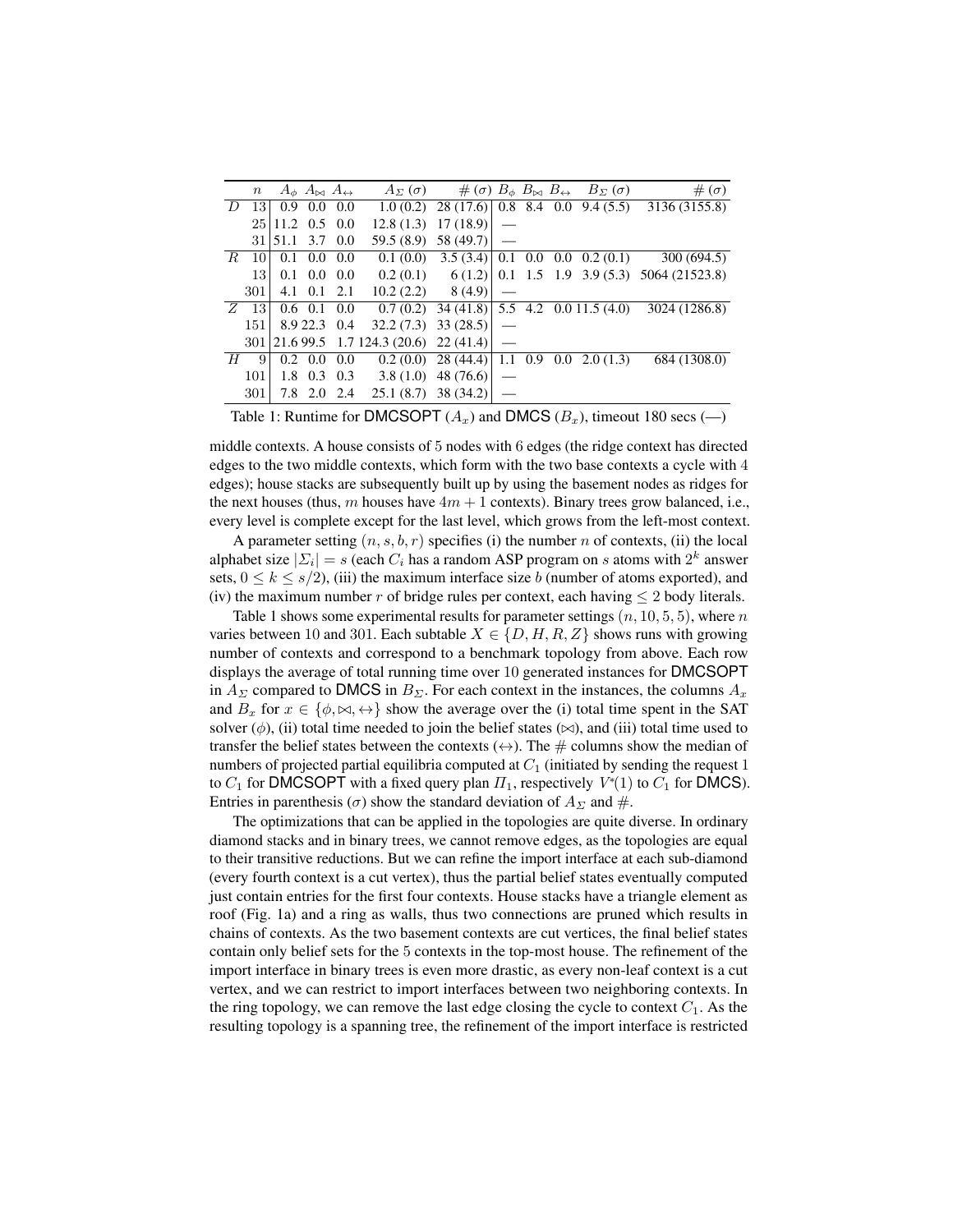to neighboring contexts including the import interface of the removed edge. In zig-zag diamond stacks, we remove in each block two edges to obtain the transitive reduction and update the recursive import interface accordingly.

Evaluating the MCS instances with DMCSOPT compared to DMCS yields a drastic improvement in response time. Stacking multiple diamonds in a tower models hard instances with many joins. This is reflected in the ratio of running time to result size in DMCS. Still, DMCSOPT could handle much larger instances. The ring topology shows a similar increase in scalability. Thanks to the refined interface, the system size can be increased dramatically; the runs for  $n=301$  took only a few seconds. House instances use a complex topology with cycles in each block, and each cycle has two entry points. DMCS is already having a hard time evaluating instances with two houses, whereas DMCSOPT could evaluate ten houses in a reasonable time due to the localized computation of the belief states. Also for zig-zag diamond stacks, the optimizations effect that DMCSOPT can run substantially larger systems, with hundreds of contexts; DMCS has an early breakdown at  $n=16$ .

Comparing ordinary diamonds  $(D)$  to zig-zag diamonds  $(Z)$ , one can notice a large gap in the size  $n$  of the MCS that can be handled. This is explained by the transitive reduction that can be applied to zig-zag diamonds, essentially resulting in a chain of contexts such that each context can take the partial belief states of its single neighbor and simply add its local beliefs. Diamonds cannot be further optimized and additionally need to join the results from their neighbors. We omit detailed outcomes for binary tree topology tests here. However, we noticeably could evaluate an instance with even  $n=600$ contexts in 175.6 seconds ( $\#=4$ ) with our parameter setting; setting the timeout to 12 minutes, DMCS runs out of memory for instances with  $n=22$  during belief state joining.

The  $A_{\phi}/B_{\phi}$  and  $A_{\bowtie}/B_{\bowtie}$  columns show that most time is spent in the SAT solver in  $D$ ,  $R$ , and  $H$  instances, whereas  $Z$  uses most time in combining the models. This is explained by the need to guess many interface variables in those instances, as we need to cater for the interface of the removed edges.  $A_{\leftrightarrow}$  reveals that almost no time is used to transfer the belief states, even as  $n$  grows, thus showing the effectiveness of the projection over blocks, as only a small amount of models have to be shipped. In  $B_{\leftrightarrow}$ we can see that already small instances produce many models and the price is that the network is under heavy load.

#### 6 Related Work and Conclusion

In [13], the authors described evaluation of monotone MCS with classical theories using SAT solvers for the contexts in parallel. They used a (co-inductive) fixpoint strategy to check MCS satisfiability, where a centralized process iteratively combines results of the SAT solvers. Apart from being not truly distributed, an extension to nonmonotonic MCS is non-obvious; also, no caching was used. Distributed tableaux algorithms for reasoning in distributed ontologies are defined in [14, 15]. They can be used to decide consistency of distributed description logic knowledge bases, provided that the distributed TBox is acyclic. The DRAGO system is an implementation of this approach.

The authors of [1] presented a framework of peer-to-peer inference systems. Local theories of propositional clause sets share atoms, and a special algorithm can be used